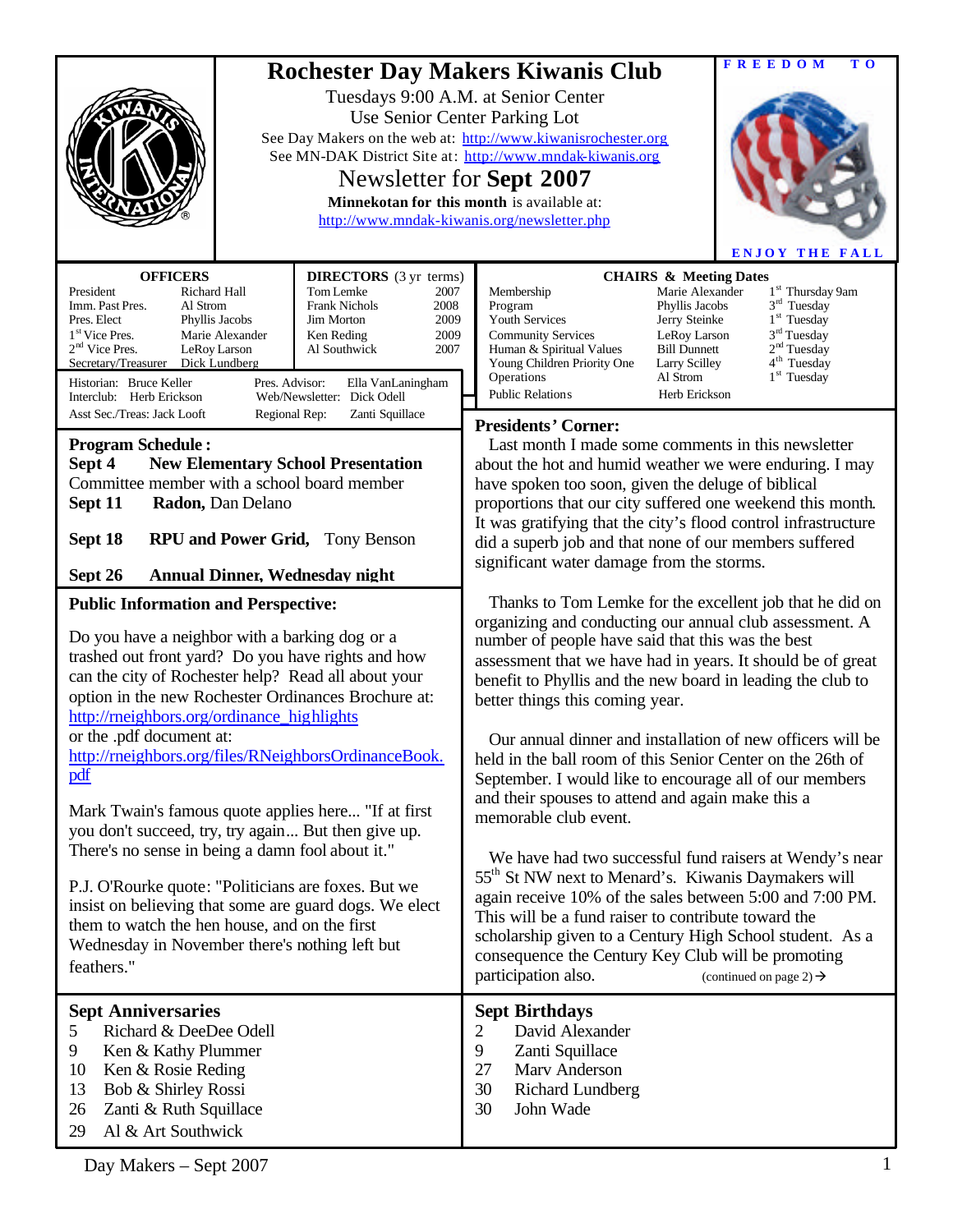## **Secretary/Treasurers Report - Aug'07**

| <b>Bank Balance 7/31/07:</b>   |     | \$14,396.27 |
|--------------------------------|-----|-------------|
| <b>Administrative Account:</b> |     | \$13,565.53 |
| Service Account:               | SS. | 411.97      |
| Hockey/YCPO:                   | £.  | 224.60      |
| <b>Bike Repair:</b>            | £.  | 194.17      |

**Day Makers on leave:** Judy Lien

**July Service Hour Statistics:** 657 hours by 51 members, 61% Participation.

## **August 14, 2007 Board Meeting Highlights:**

The board approved a motion to divide the budgeted amount equally between District Convention attendees.

The board approved a motion to generate a budget for the next fiscal year based on the current year's budget and the current year actual expenses.

# **COMMITTEE REPORTS**

**Membership-** We currently have 83 members. We are not sure if, or when, the Senior Center will replace Jeanine Richter.

Youth Services- We are still considering a K-kids club at Riverside Elementary next fiscal year. There are staff members at the school that are interested. Al Strom will follow-up. Richard Lundberg, Treasurer

## **Day Maker Contributions:** 08/2006 thru 07/2007

| Century Schollarship                 | \$1000  |
|--------------------------------------|---------|
| <b>District Education Foundation</b> | 340     |
| IDD                                  | 1092    |
| Kiwanis International Foundation     | 240     |
| Liaility Insurance                   | 944     |
| Riverside School                     | 134     |
| Terrific Kids                        | 321     |
| <b>YCPO</b>                          | 400     |
| Channel One                          | 300     |
| Floor Hockey                         | 200     |
| <b>IHN</b>                           | 250     |
| <b>History Center</b>                | 150     |
| Quarry Hill Nature Center            | 300     |
| <b>Salvation Army</b>                | 250     |
| CCR&R                                | 300     |
| Feeding the Children International   | 450     |
| YMCA Camp Olson                      | 100     |
| Christmas Anonymous                  | 200     |
| Total                                | \$6,971 |

#### **Web Humor:**

The difference between death and taxes is death doesn't get worse every time Congress meets. -Will Rogers

**WENDY'S on WEDNESDAY:** Sept 19 5:00 to 7:00pm

We have had two successful fund raisers at Wendy's near 55th St NW next to Menard's. Kiwanis Daymakers will again receive 10% of the sales between 5:00 and 7:00 PM. This will be a fund raiser to contribute toward the scholarship given to a Century High School student. As a consequence the Century Key Club will be promoting participation also.

 So plan on eating out on Wednesday, September 19 between 5:00 and 7:00pm. Bring some friends and enjoy the food at Wendy's North.

Al Strom

### **President's Corner:** continued

 So plan on eating out on Wednesday, September 19 between 5:00 and 7:00. Bring some friends and enjoy the food at Wendy's North.

 The Rochester Kiwanis club presidents held their quarterly group meeting this past month. We discussed the benefits of exchanging our lists of contacts for programs and speakers. We also discussed the Sunrisers plan for holding an all school K Club dinner to help the K Clubs with a little fund raising. The Sunrisers will run the dinner.

 Our membership has increased by a count of 2 new members this year. Some people left the club, others joined us. We needed an increase of 2 to make the club eligible for another distinguished club award this year. Thanks to all who have recruited new members this past year and also thanks to our new members for joining us in this greatest of all Rochester Kiwanis Clubs. (My opinion, which may or may not be shared by the presidents of the other clubs).

 Finally, I will be gone for a couple of weeks in September. LeRoy Larson is taking a group from town to Germany! LeRoy taught German at John Marshall and speaks the language like a native. Phyllis Jacobs will be leading the club and presiding at the board meeting while I am away. Thank you Phyllis. Dick Hall

## **Spiritual Aims**

Thanks to all who volunteered to be responsible for prayer at our weekly meetings.Thanks also to James Mason for taking care of sending cards to members with health problems. Our Pledge of Alligance and The Prayer means so much to the start of each morning meeting.